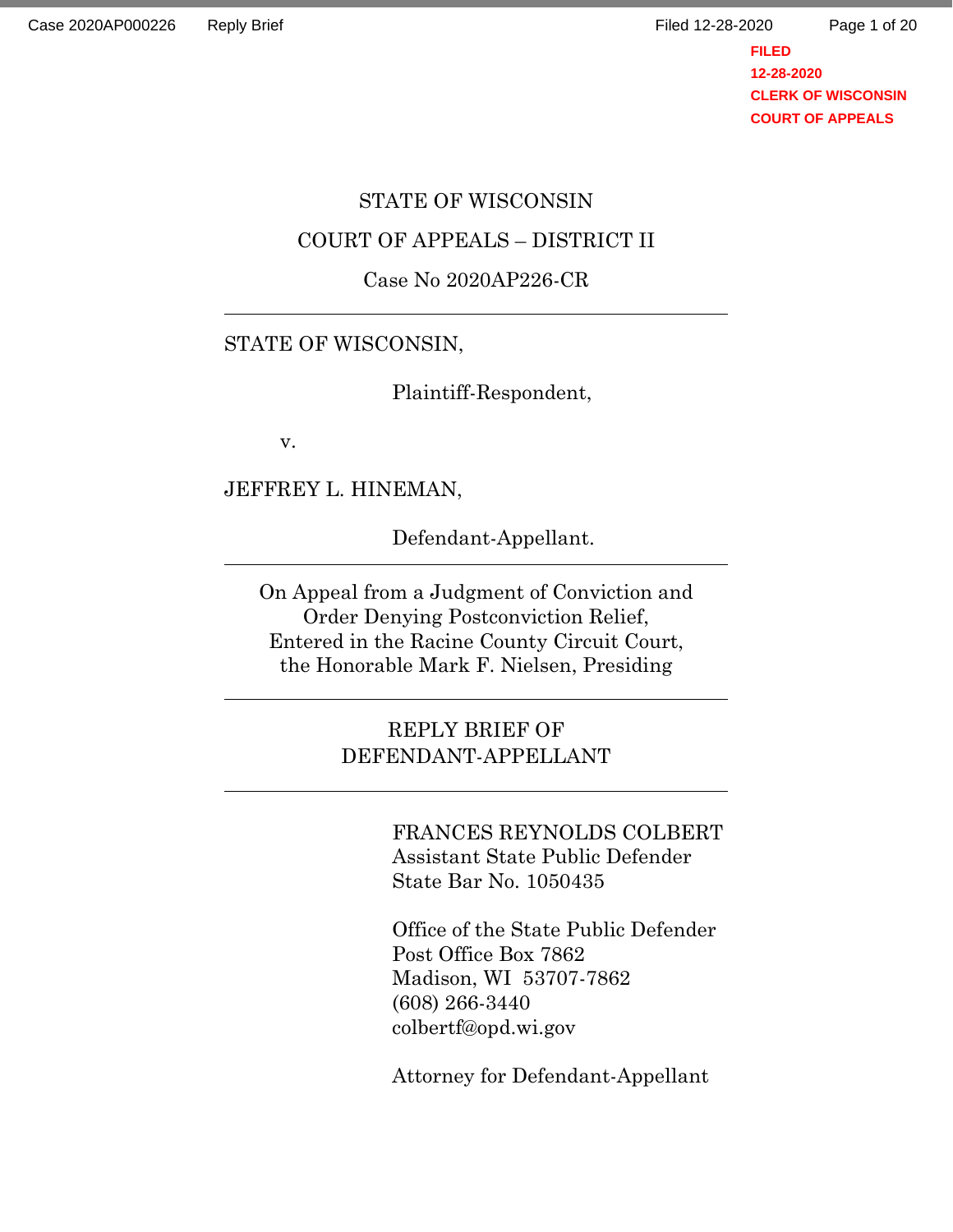# **TABLE OF CONTENTS**

|      |             |                                                                              | Page |  |  |
|------|-------------|------------------------------------------------------------------------------|------|--|--|
|      |             |                                                                              |      |  |  |
| Ι.   |             |                                                                              |      |  |  |
| II.  |             | Hineman Was Prejudiced by the<br>Suppression of the CPS Report2              |      |  |  |
| III. |             | Trial Counsel's Multiple Instances of<br>Deficient Performance Prejudiced    |      |  |  |
|      | A.          | Failure to obtain the CPS records6                                           |      |  |  |
|      | <b>B.</b>   | Failure to make an opening                                                   |      |  |  |
|      | $C_{\cdot}$ | Failure to object to improper expert                                         |      |  |  |
|      | D.          | Conceding guilt at closing 9                                                 |      |  |  |
| IV.  |             | Hineman's Interest of Justice Claim Is<br>Not Duplicative of the Ineffective |      |  |  |
|      |             |                                                                              |      |  |  |
|      |             | SUPPLEMENTAL APPENDIX  100                                                   |      |  |  |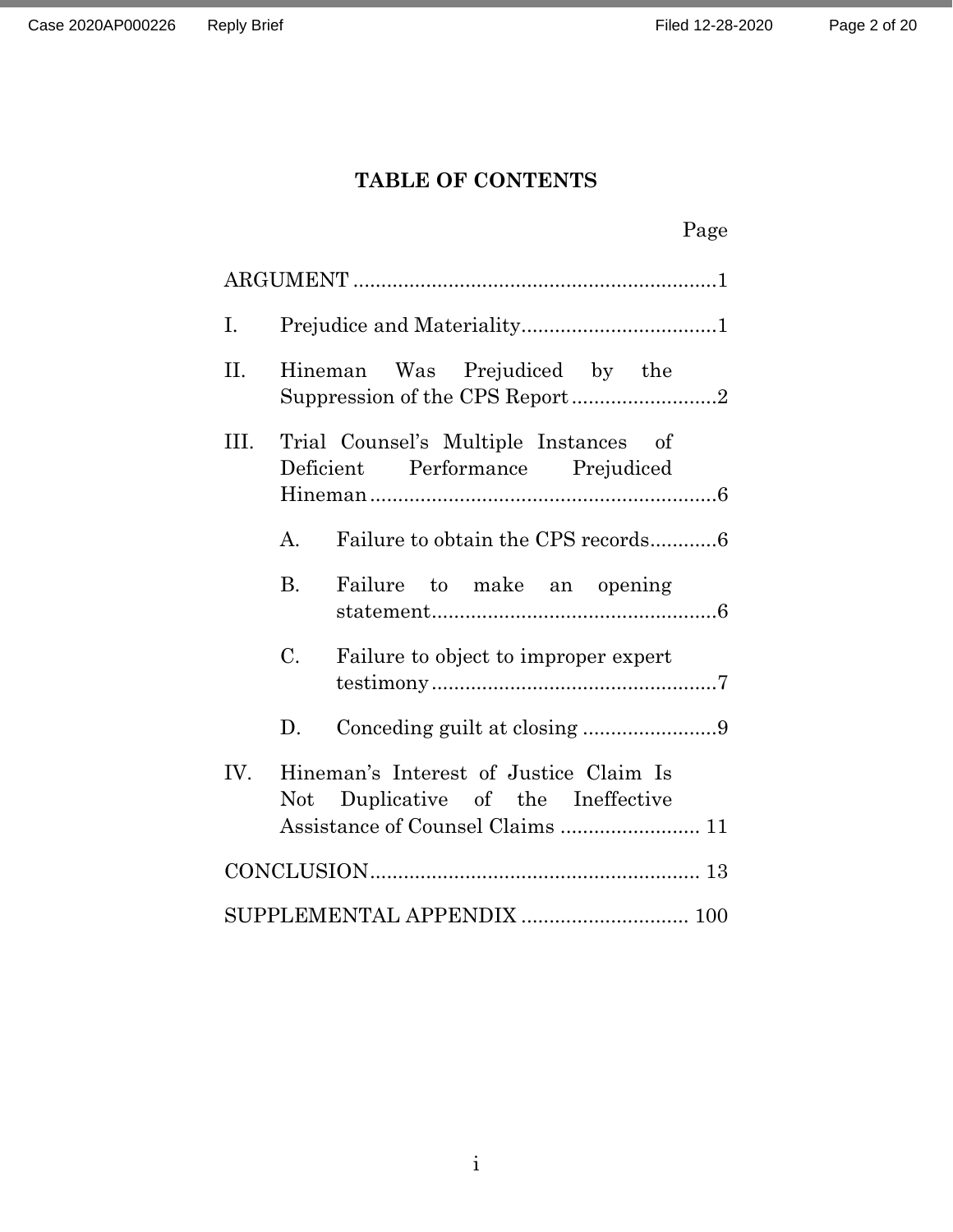# **CASES CITED**

| Brady v. Maryland,                                           |
|--------------------------------------------------------------|
| Dunn v. Jess,                                                |
| Giglio v. United States,                                     |
| Hough v. Anderson,                                           |
| Mosley v. Atchison.                                          |
| Stanley v. Bartley,                                          |
| State v. Harris,<br>2004 WI 64, 272 Wis. 2d 80,              |
| State v. Hicks,<br>202 Wis. 2d 150, 549 N.W.2d 435 (1996) 12 |
| State v. Kirschbaum,<br>195 Wis. 2d 11,                      |
| State v. Smith,<br>2016 WI App 8, 366 Wis. 2d 613,           |
| State v. Swope,<br>2008 WI App 175, 315 Wis.2d 120,          |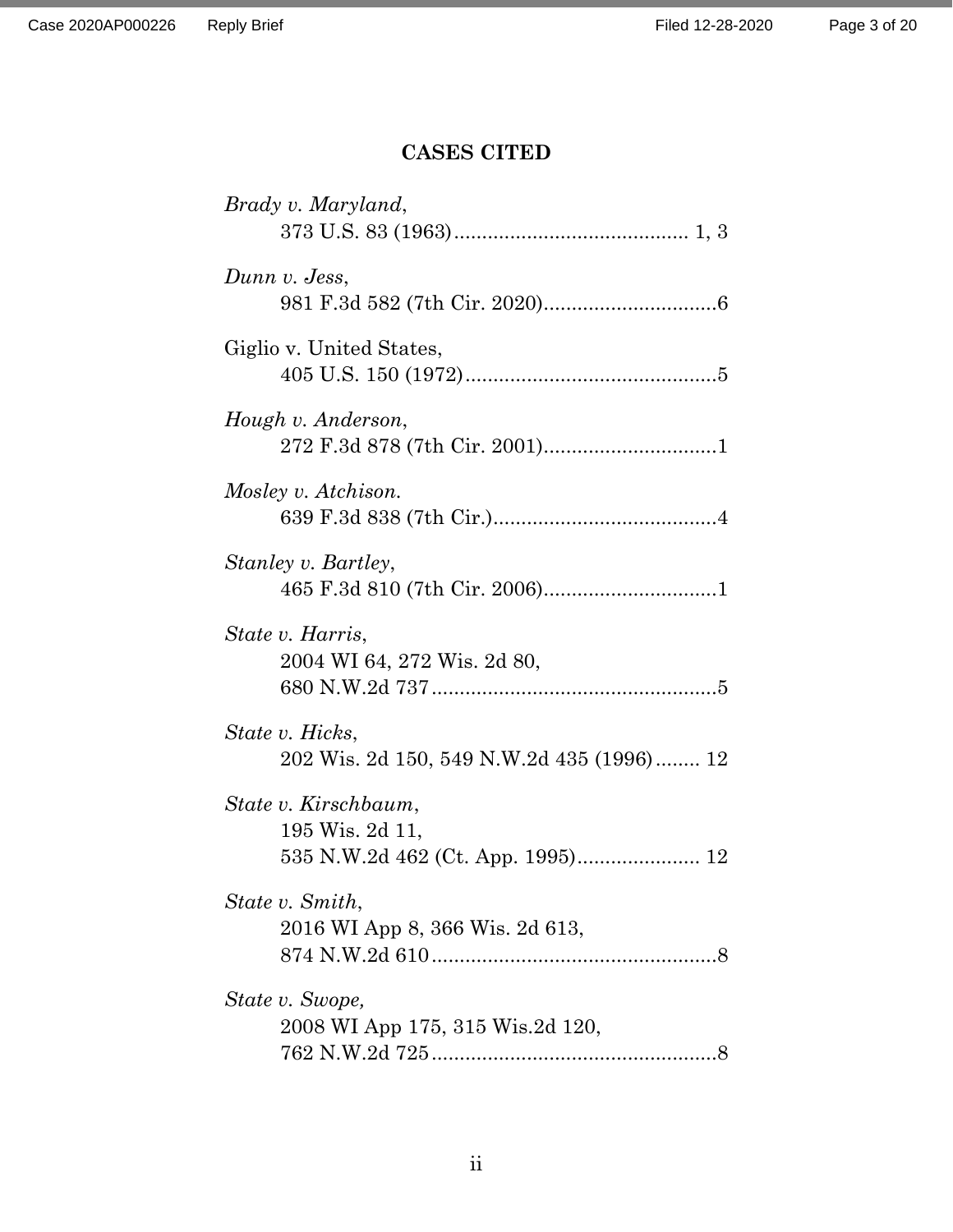| State v. Thiel,               |  |
|-------------------------------|--|
| 2003 WI 111, 264 Wis. 2d 571, |  |
|                               |  |
| Strickland v. Washington,     |  |
|                               |  |
| United States v. Nobles,      |  |
|                               |  |
| <i>Wiggins v. Smith,</i>      |  |
|                               |  |

# **WISCONSIN STATUTES CITED**

# **OTHER AUTHORITIES CITED**

| Keith A. Findley & Michael S. Scott,   |  |
|----------------------------------------|--|
| The Multiple Dimensions of Tunnel      |  |
| Vision in Criminal Cases, 2006 WIS. L. |  |
|                                        |  |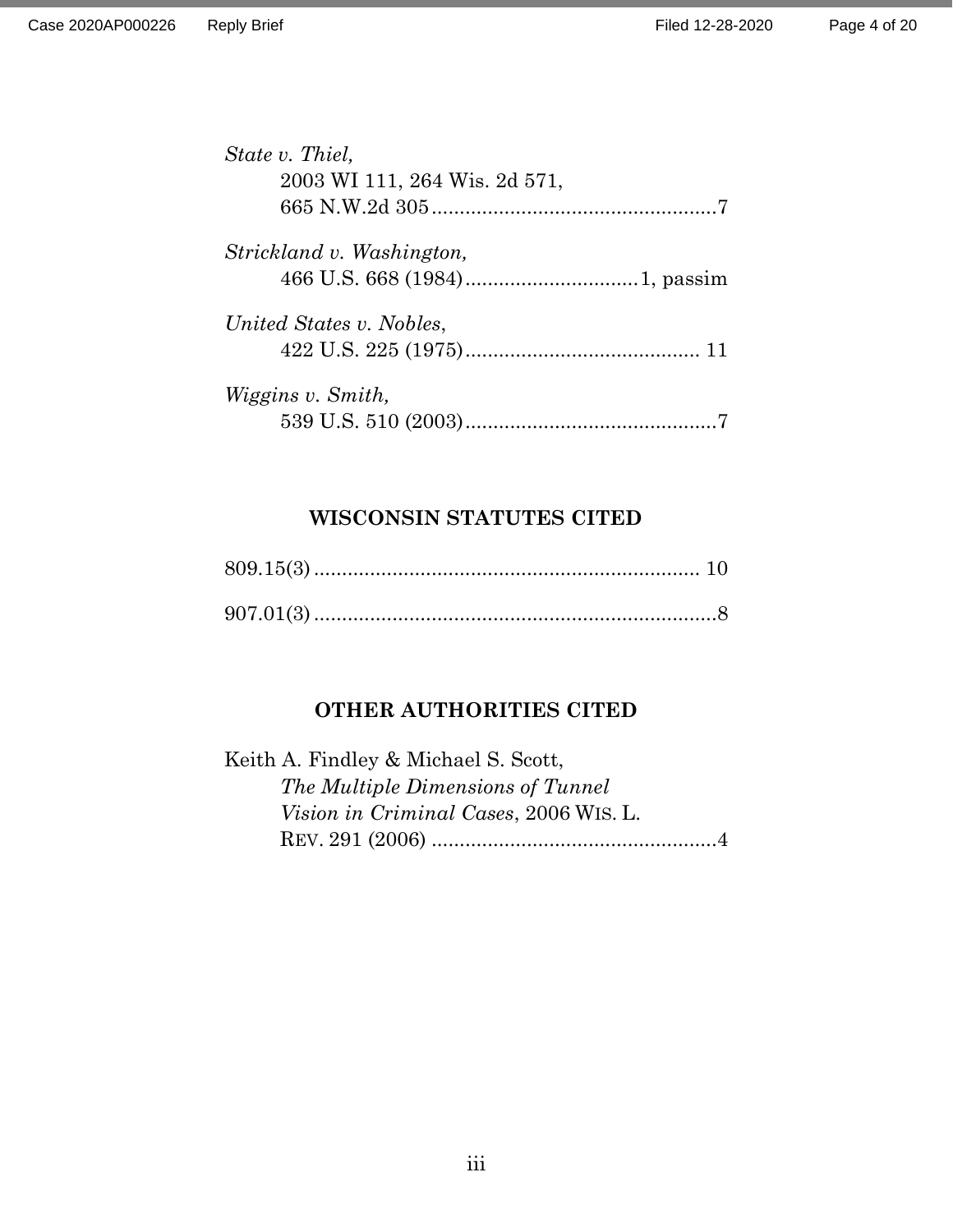#### **ARGUMENT**

### **I. Prejudice and Materiality**

The state overstates Hineman's burden to establish materiality under *Brady v. Maryland*, 373 U.S. 83 (1963) and prejudice under *Strickland v. Washington,* 466 U.S. 668 (1984). In arguing the evidence was not slim in this case, the state is essentially arguing that there is sufficient evidence to support the verdict. This is not the test.

A prejudice or materiality inquiry must "consider the totality of the evidence before … jury. A verdict … that is overwhelmingly supported by the record is less likely to have been affected by errors than one that is only weakly supported by the record." *Hough v. Anderson*, 272 F.3d 878, 891 (7th Cir. 2001) (citing *Strickland,* 466 U.S. at 696). The issue here is not whether the defendant is actually innocent, but instead whether he would have had a "reasonable chance" of acquittal absent the errors. *Stanley v. Bartley*, 465 F.3d 810, 814 (7th Cir. 2006) (noting also that "it needn't be a 50 percent or greater chance").

Hineman does not dispute that credibility determinations are the providence of the jury and that in a trial absent of errors, a jury is well equipped to make them. But in a case where there is no consistent statement about what happened or when, no physical evidence, no third-party observations of inappropriate behaviors or other corroborating evidence, it cannot be said this was a case that displayed overwhelming – or even strong – evidence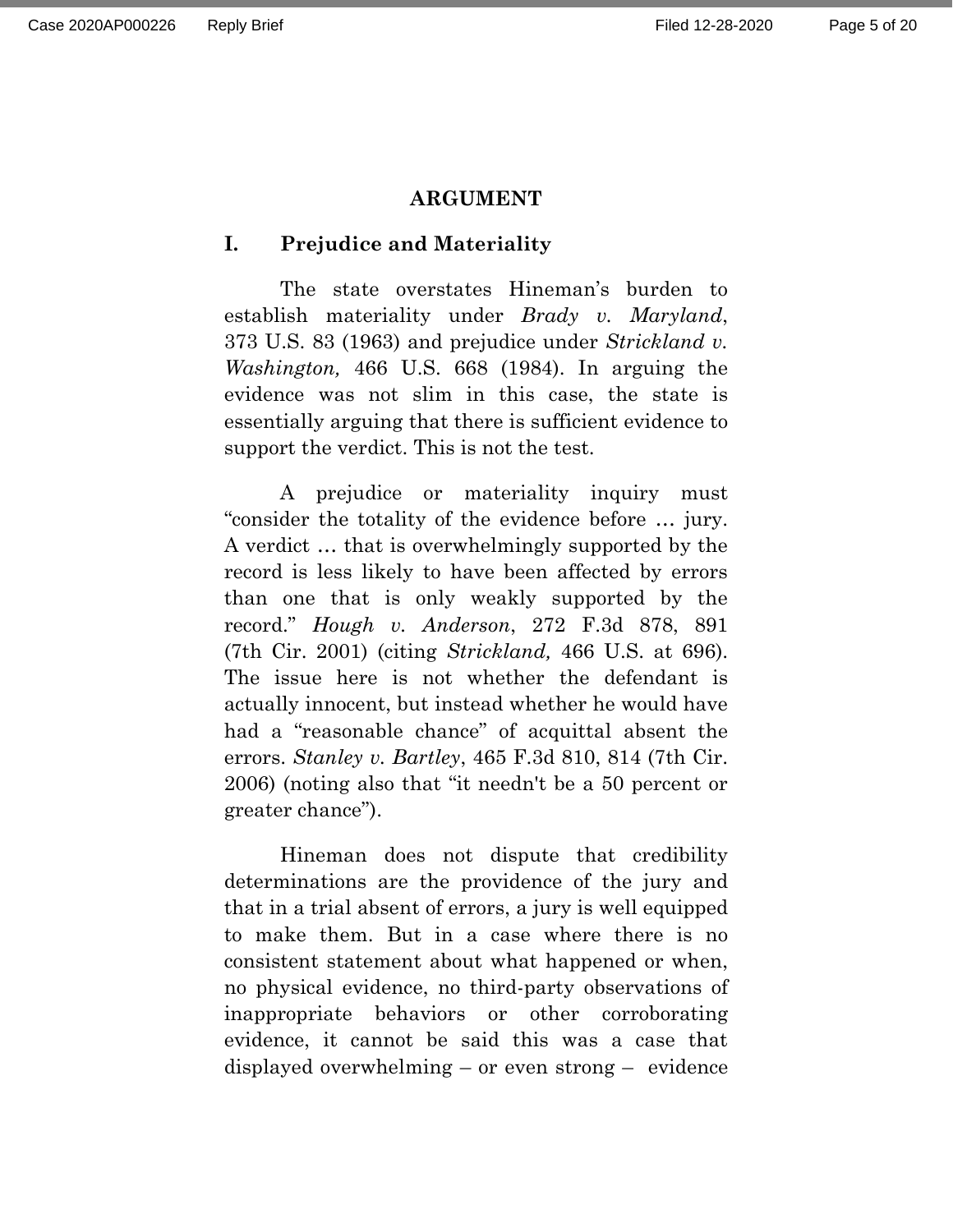of guilt. The fact that Hineman, who the state admits was in a father-figure role, referred to his one-time step-son as son or that he was sometimes Uncle Jeff is insignificant. Similarly, Hineman was hardly caught in a lie when asked why the family cut off contact with him – he had no idea. (78:138). That his speculations didn't add up chronologically doesn't mean he was lying. And though he didn't reveal his exact location when police first called him, he was cooperative and met with them within minutes of their call. (78:82-83). Hineman's testimony isn't demonstrably incredible and doesn't assist the state's lack of prejudice argument.

### **II. Hineman Was Prejudiced by the Suppression of the CPS Report.**

The state concedes that the prosecution wrongfully – either willfully or inadvertently – withheld the favorable CPS report. (Resp. Br. at 10). Its arguments that the wrongful suppression of this critical document made no difference to the outcome are not supported by the record or the law.

If counsel had "deftly" cross-examined Hintz, she would have elicited "No, the CPS report did not contain a statement that Hineman touched SJS's privates." (Resp. Br. at 21). This did not happen.

When the state asked Hintz if her police report would reflect that the CPS report contained a statement that Hineman had touched SJS, Hintz responded "I would think I would have *but it's not – I might not put it in there* but that's why I would have to look at the report and look at the original CPS." (78:107). In other words, Hintz explained to the jury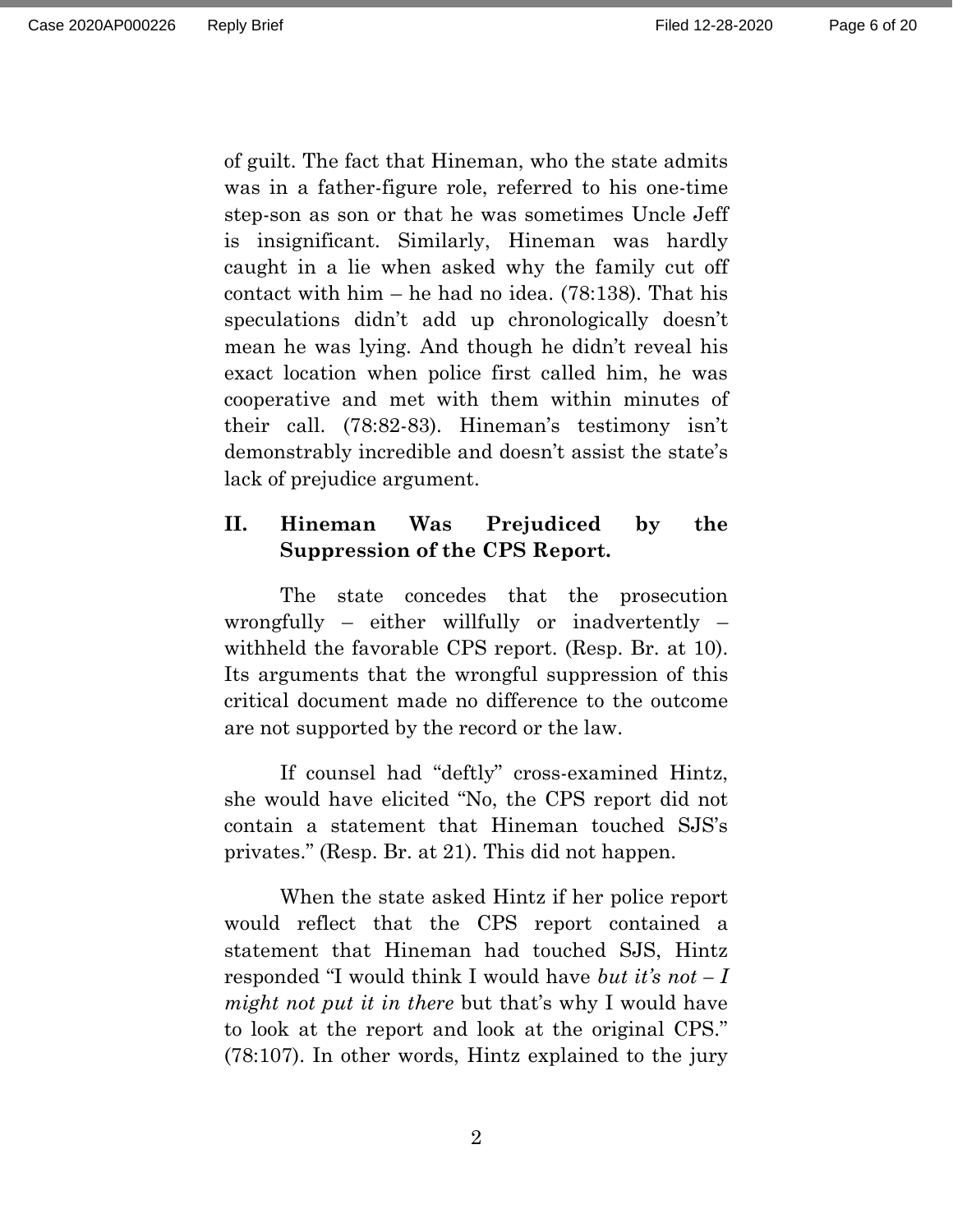that it is entirely possible that the police report would not contain that information, even if it was in the CPS report.

The circuit court finding that Hintz was "clearly confusing" the question, "Did the CPS report contain a statement that Hineman had touched SJS?" with "Did the CPS report contain a statement that Hineman had made inappropriate comments to SJS?" is clearly erroneous. (62:7). Hintz was specifically and repeatedly asked if the report contained a statement that Hineman had touched SJS. (78:107-08). There is no reason to believe she did not understand or was confused by the question.

But even if this court does not agree that this finding is clearly erroneous, such a conclusion can only be made if the evidence is viewed in a light most favorable to the state. Again, this is not the standard for under *Brady* or *Strickland*. Viewed neutrally, it is at least reasonably probable that Hintz misremembered what was in the CPS report when she testified "I believe in the CPS report, that there was a statement in there that he said Jeff had that." (78:107). In any event, it is reasonably probable that the jury would have concluded that the CPS report did contain a statement of inappropriate touching based on this testimony.

Hineman agrees there is no evidence that Hintz was intentionally perjuring herself or had other nefarious intent. While that is a possibility given her false testimony, it is far more likely that her belief was a product of tunnel vision. *See* Keith A. Findley & Michael S. Scott, The Multiple Dimensions of Tunnel Vision in Criminal Cases, 2006 WIS. L. REV.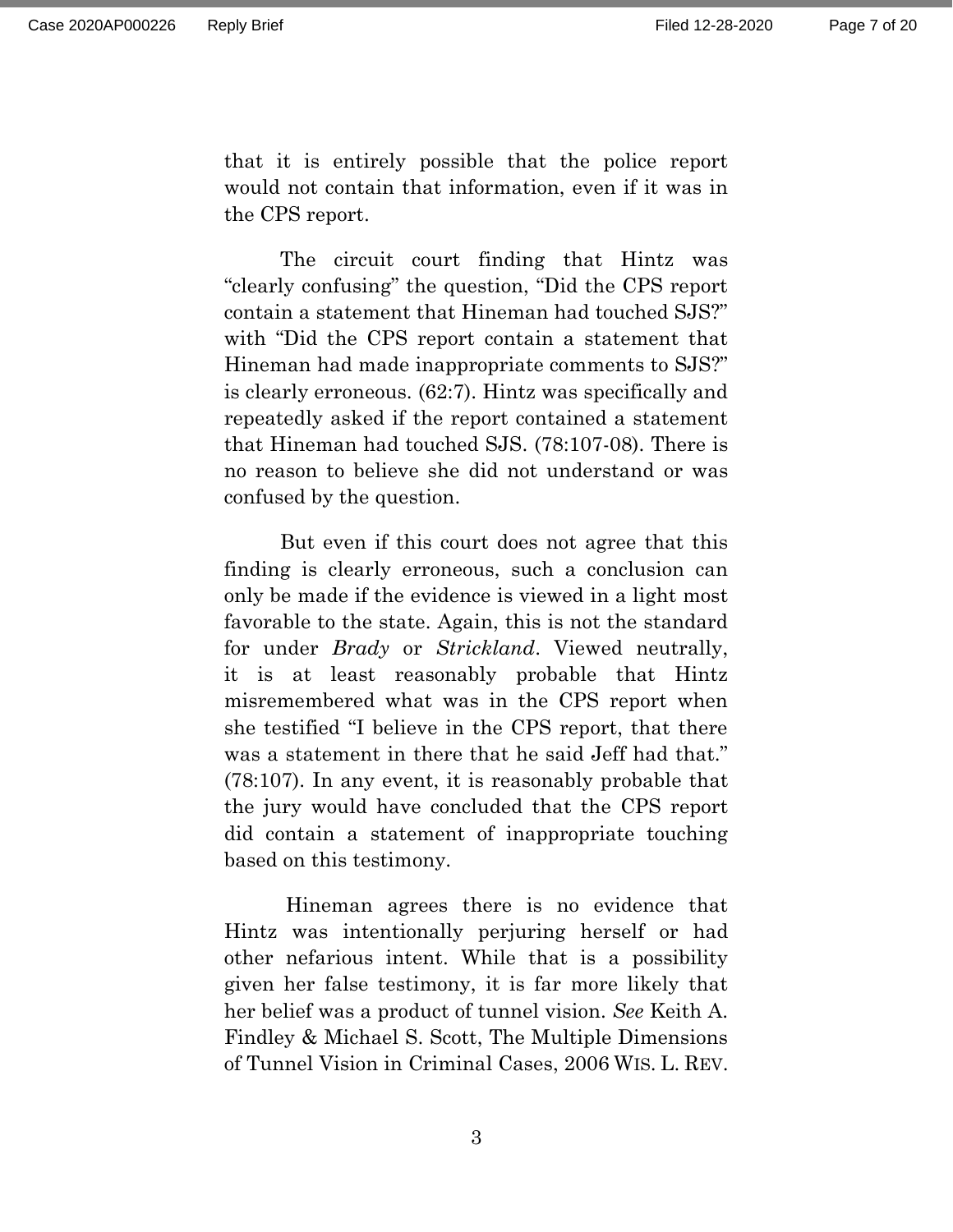Page 8 of 20

291, 307-354 (2006) (various subconscious biases affect memory). This phenomenon, a leading cause of wrongful convictions, is not the product of malice, but rather "natural human tendencies." *Id.* at 292.

The CPS report is not cumulative evidence. Evidence is cumulative when it goes to prove what has already been established by other evidence. *Mosley v. Atchison.* 639 F.3d 838, 848 (7th Cir.) (quotation omitted). No other evidence was presented that attacked Hintz's credibility.

The police report is also not duplicative. In addition to revealing the fact that the reporter was the therapist not a teacher, the police report contains an ambiguity as to whether Dad failed to provide any specific information of touching when questioned about the school incident or whether SJS did. The CPS report makes clear that it was the latter – "no information was given *by [SJS]."* (48:4). This important prepositional phrase is not in the police report.

The state argues that despite the fact that there was "not an express claim of touching like S.S.'s CAC disclosure" the CPS report was inculpatory. Even if it were true that Hineman told SJS "it feels good to have your private sucked" (and no evidence was presented to that effect), this does not equate to a concern that Mr. Hineman was sexually assaulting SJS. (48:3). Popular culture (TV, movies etc.) is filled with sexually explicit material and sexual innuendo. A hyperactive child with behavioral challenges could have been exposed to this material anywhere and could have simply asked Hineman about what he had seen or heard. If Hineman said this, it may make him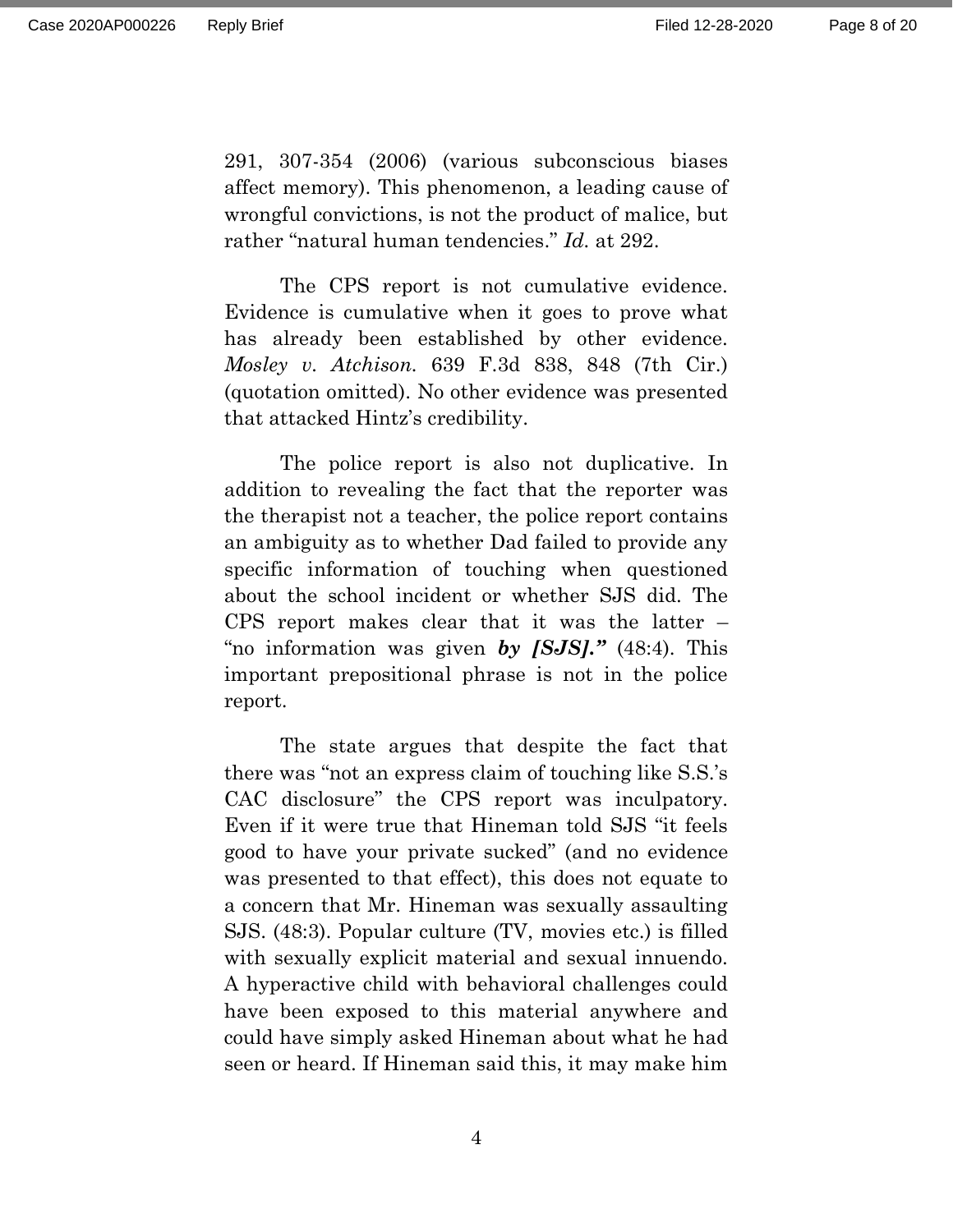guilty of engaging in inappropriate conversation, but it does not mean he is guilty of the crime of sexually assaulting SJS.

In any event, exculpatory evidence is all evidence that *tends* to establish a criminal defendant's innocence. "While evidence that actually establishes a defendant's factual innocence will necessarily be exculpatory, the converse is not true; not all exculpatory evidence actually establishes the factual innocence of the defendant. *State v. Harris*, 2004 WI 64, n.1, 272 Wis. 2d 80, 119, 680 N.W.2d 737 (Wilcox, J. concurring). Exculpatory evidence includes "evidence affecting" witness "credibility," where the witness' "reliability" is likely "determinative of guilt or innocence." *Giglio v. United States,* 405 U.S. 150, 154, (1972). At the very least, the CPS report contains a prior inconsistent statement about what Hineman did. This goes directly to SJS's reliability.

The response brief speculates that the juror question was the product of "one juror's" curiosity and that it doesn't mean that the whole jury considered the issue important. (Resp. Br. at 17). This is entirely speculation as we aren't privy to deliberations. All we know is that this question, which speaks for itself, was presented to the court.

Based on Hintz's unimpeached testimony, it is reasonably probable that the jury believed that SJS had reported inappropriate touching as early as March 12. It is reasonably probable this fact tipped the credibility scale in SJS's favor and for that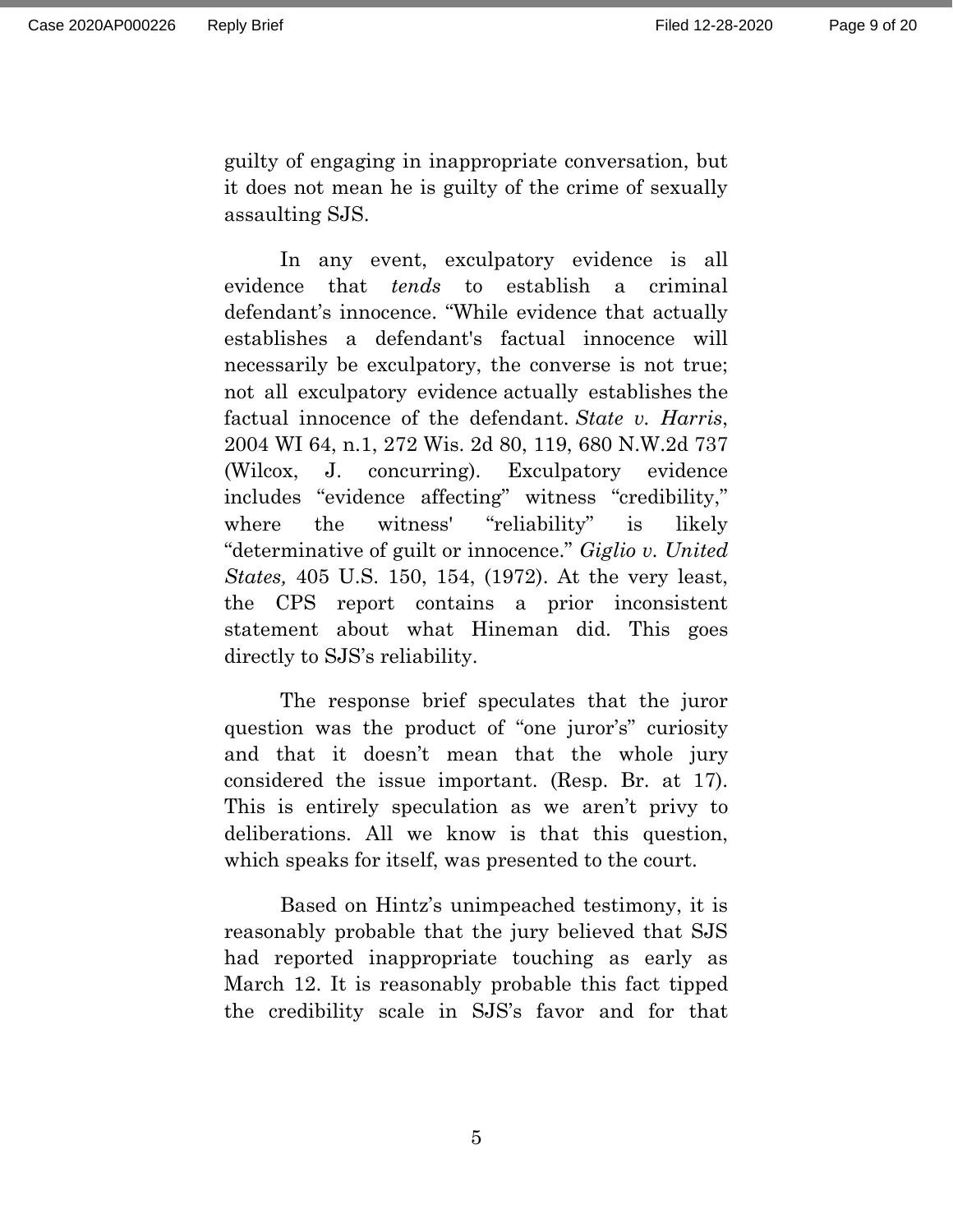reason, the jury convicted. Absent this error, it is reasonably probable the outcome could have been different.

# **III. Trial Counsel's Multiple Instances of Deficient Performance Prejudiced Hineman.**

Reviewing courts apply a deferential presumption that strategic judgments are reasonable. "But for this deference to apply, the decision must be—in fact—strategic." *Dunn v. Jess*, 981 F.3d 582, 951 (7th Cir. 2020). "A court adjudicating a *Strickland* claim can't just label a decision 'strategic' and thereby immunize it from constitutional scrutiny." *Id.* at 953 (quotations omitted).

A. Failure to obtain the CPS records.

The state concedes trial counsel was deficient for not obtaining the March 12 CPS report before trial. The prejudice of not having this document at trial is discussed above and in the brief-in-chief at 16-19, 23-28, 39-42.

B. Failure to make an opening statement.

Trial counsel's proffered strategic reason for not giving an opening – her belief that an opening statement required a preview of what her client might testify to  $-$  is irrational and cannot form the basis of a reasonable strategic decision not to give an opening.

True, ordinarily waiving an opening will not form the basis for an ineffective assistance of counsel claim. But under the circumstances of this case, the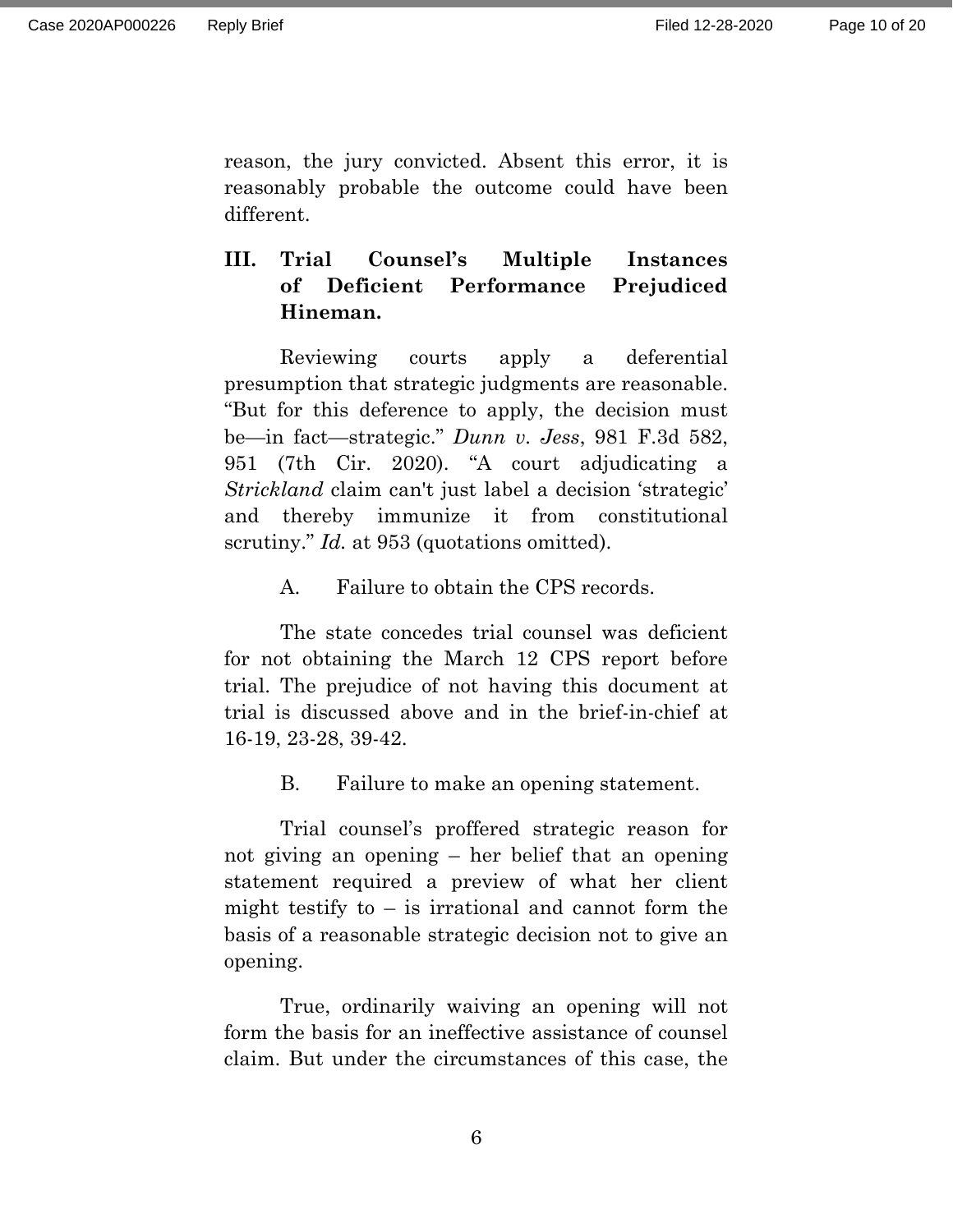proffered reason for waiving falls outside "the wide range of professionally competent representation." *Strickland,* 466 U.S. at 690. The lack of a defense roadmap augmented the prejudicial effect of the other errors and is therefore prejudicial under *State v. Thiel,* 2003 WI 111, ¶41, 264 Wis. 2d 571, 665 N.W.2d 305.

> C. Failure to object to improper expert testimony

Defense counsel's decision to not object to the concededly improper expert testimony was not the product of a developed strategy. Defense counsel testified it did not occur to her to object. (82:34); s*ee Wiggins v. Smith,* 539 U.S. 510, 526 (2003) (counsel was deficient when the alleged error "resulted from inattention, not reasoned strategic judgment").

Defense counsel's belief that the concepts of delayed or piecemeal disclosure were not at issue in this case is not reasonable. No reasonable juror would have believed that SJS reported that he was sexually assaulted in fall of 2014 and no one did anything about it. The weight of the evidence demonstrates this was a case of delayed disclosure.

Similarly, defense counsel's view that SJS's additional statement about what happened "wasn't more" but rather "was inconsistent" is simply not reflected by the record. (82:67). The first allegation regarding Hineman's inappropriate behavior was that he discussed oral sex with him. Five months later, SJS stated Hineman touched him on the penis, but was vague about when this happened. Two years after that, SJS said Hineman touched him on the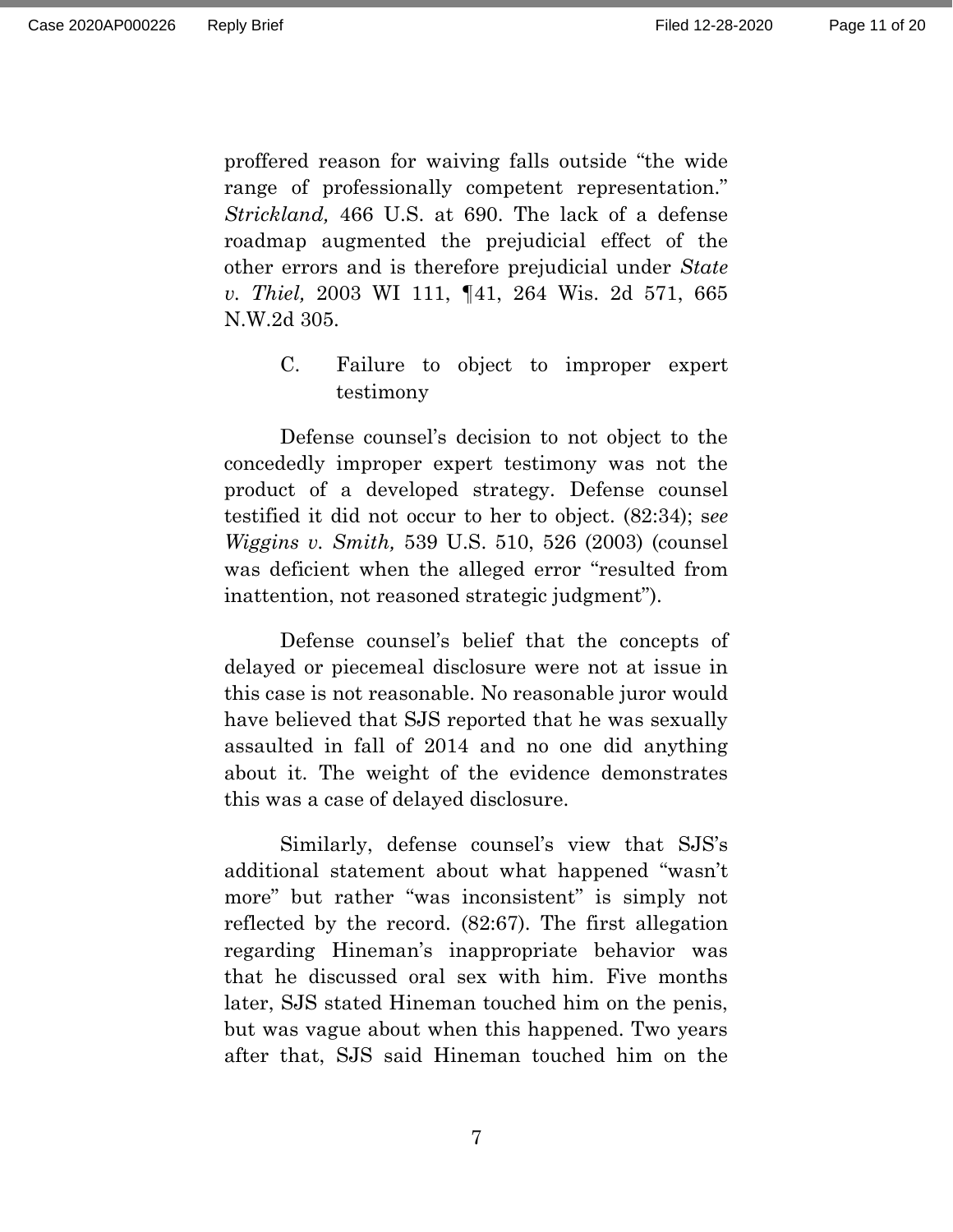penis on the day after Halloween when his dad was in the hospital. Over the course of a two-and-one-half year investigation, SJS's statements became more detailed and precise. SJS's disclosure was piecemeal.

This court has recognized that testimony "regarding reactive behaviors common among child abuse victims" is specialized and technical knowledge in the domain of experts. *State v. Smith*, 2016 WI App 8, ¶6, 366 Wis. 2d 613, 874 N.W.2d 610. The state's argument that Jenson was merely opining on "common sense notions that jurors would recognize from their everyday experience" is contrary to law and to the states own concession that Jensen was testifying as an expert. (Resp. Br. at 29, 31); *see also*  Wis. Stat. § 907.01(3) (a lay witness may not give expert testimony). Indeed, it is precisely because jurors may have a "faulty notion that the faster a victim report an assault, the more likely it actually happened" that experts are often used in cases of delayed or piecemeal disclosure. (Resp. Br. at 31). If jurors commonly understood the concepts of delayed and piecemeal disclosure, expert testimony would not only be unnecessary – but also inappropriate – in all cases. *State v. Swope,* 2008 WI App 175, ¶27, 315 Wis. 2d 120, 762 N.W.2d 725 (quotation omitted) (expert testimony is appropriate when an untrained lay people are not able to determine intelligently the particular issue without enlightenment from those who have a specialized understanding of the subject).

Jensen's testimony that research has shown that delayed and piecemeal disclosures can be reliable notwithstanding their delay or fracturednature could only serve to harm the defense. Defense counsel could have just as easily demonstrated – and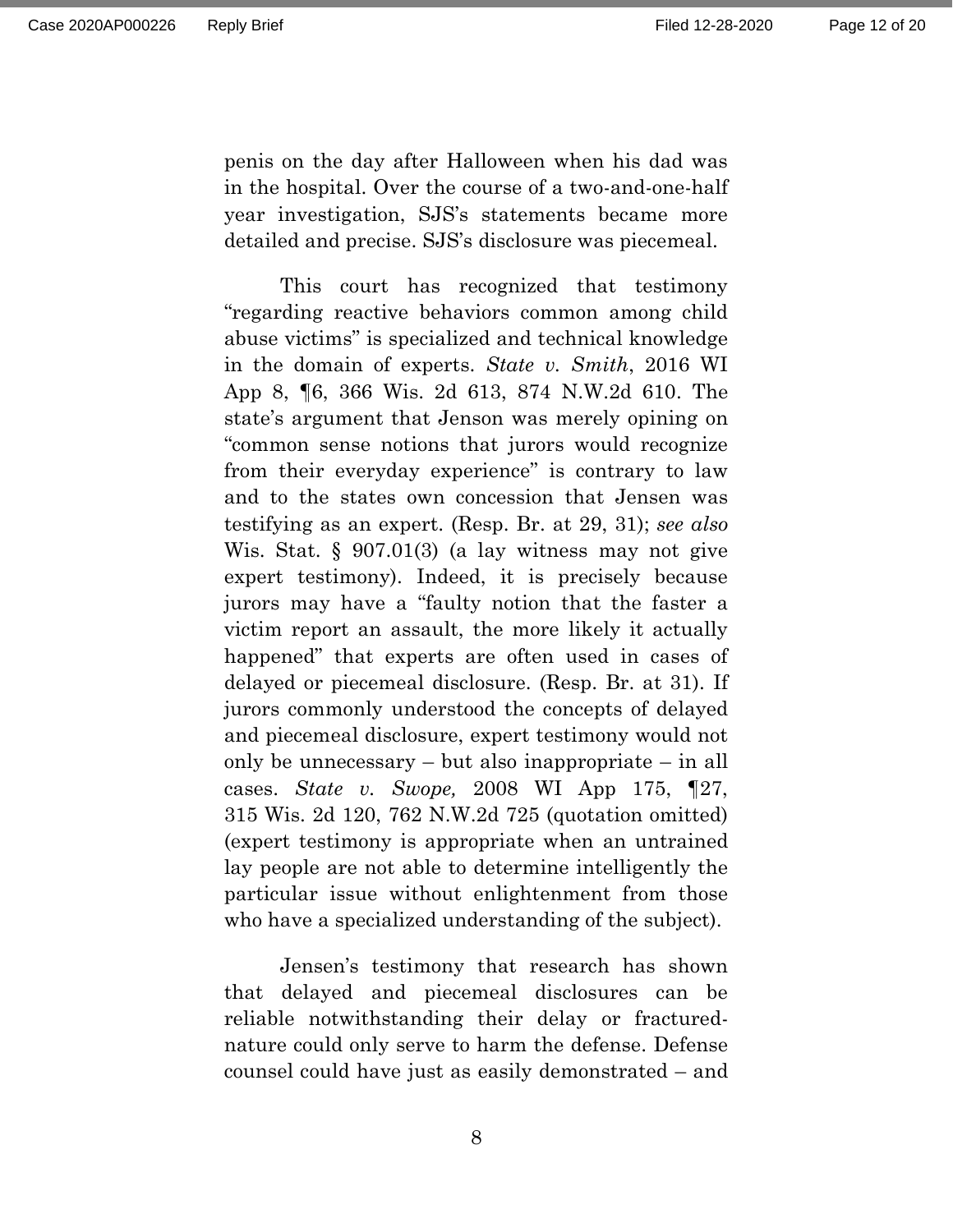did – the inconsistencies in SJS's testimony about immediately reporting without it. It is reasonably probable that Jensen's testimony cured the jurors "faulty notions" and without it they would have found too many reasons not to credit SJS's inconsistent statements.

#### D. Conceding guilt at closing.

The state does not dispute that transcript of the closing argument filed on January 19, 2018 was the subject of the litigation below. (Supp. App. 101-  $150$ ).<sup>1</sup> In this transcript, defense counsel said "But I believe the sexual assault happened." (Supp. App. 124 at line 17). This version of the transcript was quoted in the postconviction motion (41:25), read aloud to trial counsel during the postconviction motion hearing (82:42) and again quoted in the posthearing trial court brief (61:15). In the multiple postconviction written submissions and hearings, the prosecutor did not object to these quotations or

Although not in the official record, the entire transcript can be found as Attachment A to defense motion to supplement the appellate record filed October 29, 2020. *See*  acefiling.wiscourts.gov, Documents for Cases 2020AP226 at Corrected Motion to Supplement Record and Attachment A. In drafting the reply, Hineman discovered there were multiple versions of this transcript and that the transcript in the record differed from the transcript that was relied on below. Hineman filed a motion to supplement the record with the transcript that had been relied on below. The state did not object to this motion but requested additional time to file an amended brief based on the transcript that was attached to the motion. This court denied the defense motion to supplement the record because, it said, the transcript in the record was the same as the one relied on below. This is incorrect. The transcript in the record (79) is not the one that was relied on below.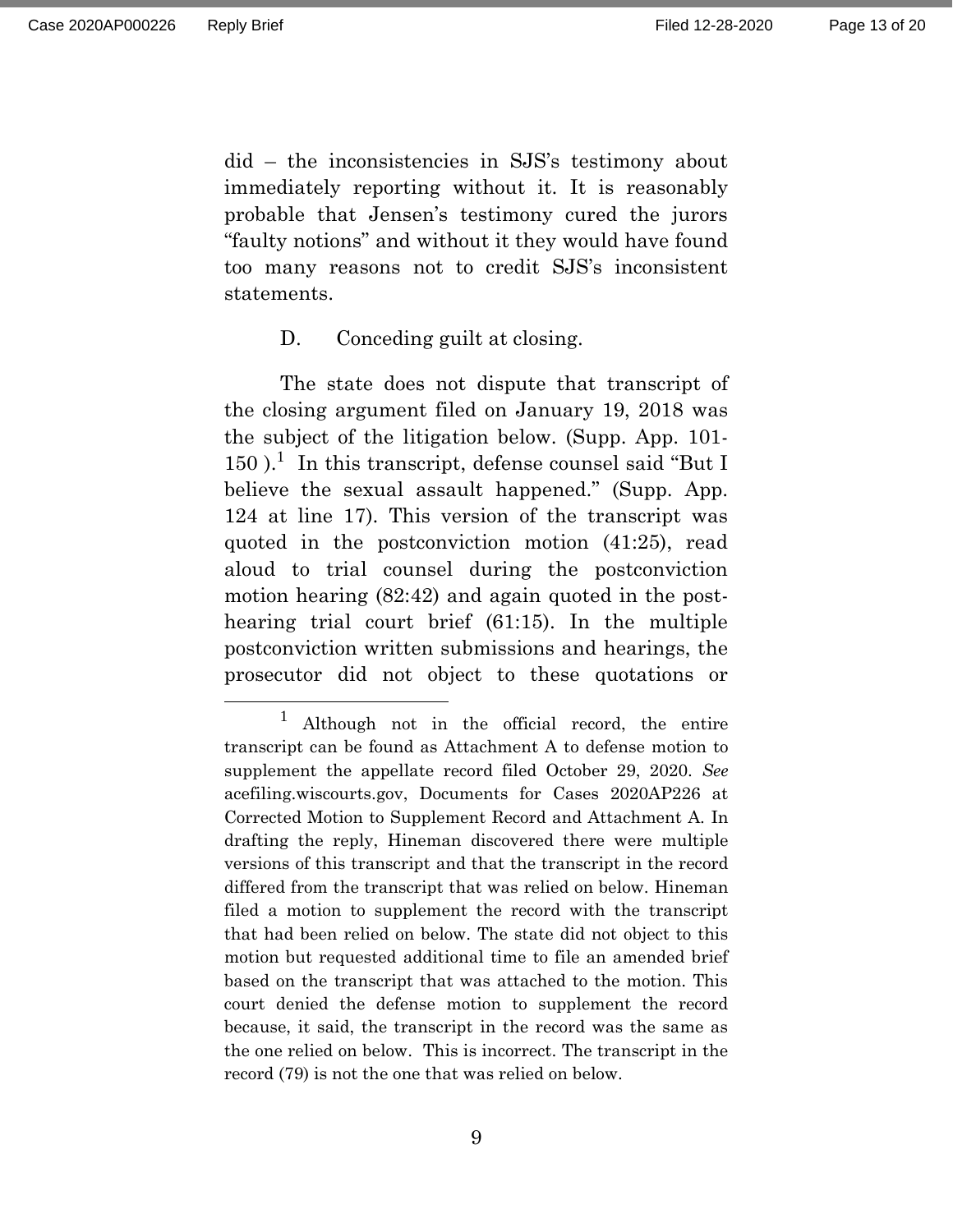Page 14 of 20

otherwise indicate that it was either using or had access to a different version of the transcript when opposing this claim (82, 83, 50:14-15, 59, 60:2).

The state essentially concedes that if trial counsel said "I believe the sexual assault happened" that would be ineffective assistance of counsel. But, the state argues, this must not have been what she said. The state further argues that the version of the closing argument filed in March 2018 is also an inaccurate representation of what was said. According to the state, both transcripts must contain separate yet different transcription errors. (Resp. Br. at 32).

The problem with the state's argument is that when this issue was raised and litigated below the state did not move to correct the record or otherwise offer testimony about what might have been actually said if not "But I believe." *See* Wis. Stat. § 809.15(3) ("A party who believes that the record, including the transcript of the court reporter's verbatim record, is defective or that the record does not accurately reflect what occurred in the circuit court may move the court in which the record is located to supplement or correct the record.").

Hineman agrees trial counsel did not intend to say "I believe the sexual assault happened." But mistakes happen. Well-intended people lose their train of thought; well-intended people can misspeak.

Further, in denying the motion for postconviction relief, after weighing the arguments before it, the circuit court stated "In regard to the defense attorney having conceded during closing that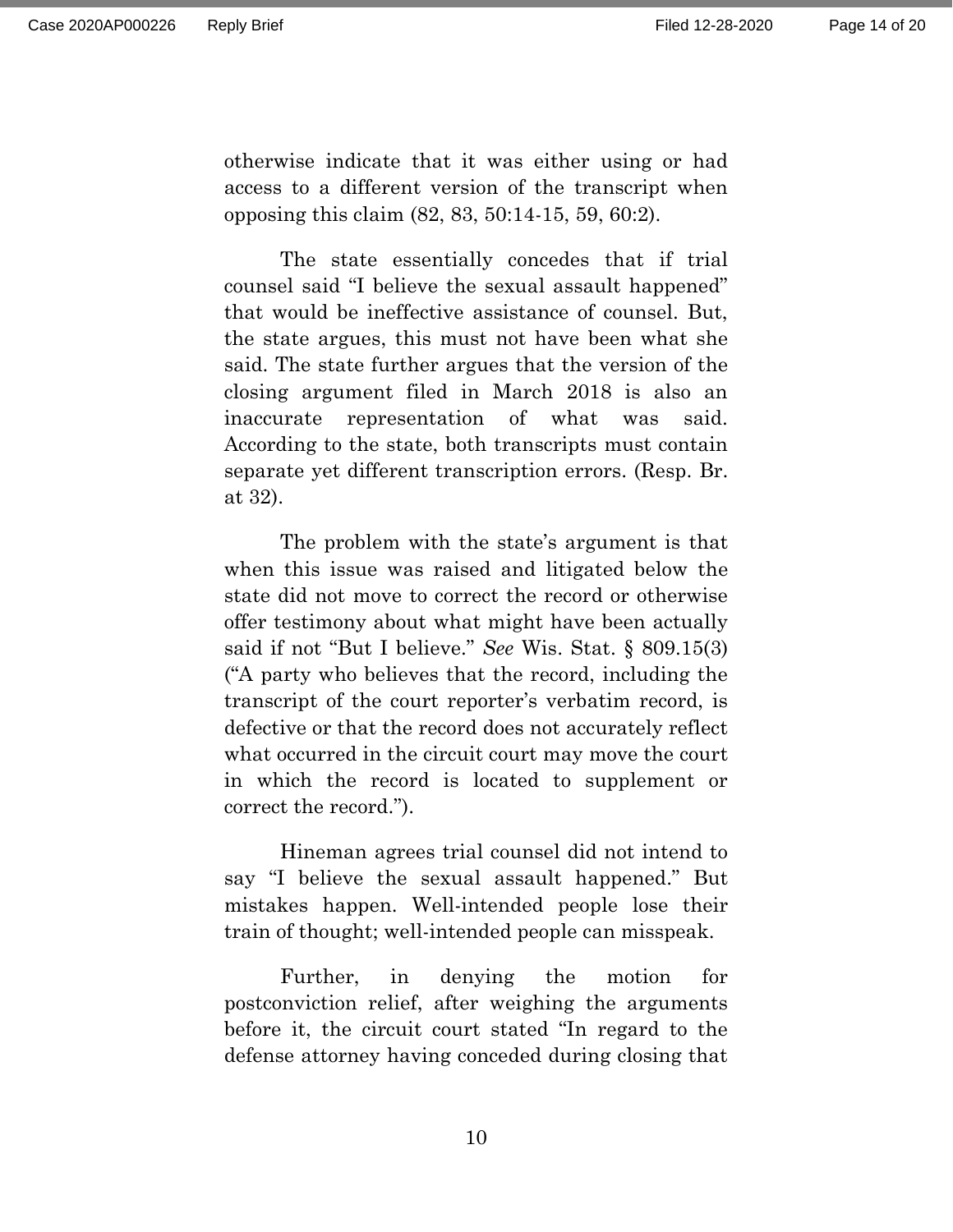the assault occurred….It is true that this is what the transcript says." (62:11). The court did not indicate that its findings were based on anything other than what had been alleged and litigated.

The fact that the transcript reflects that defense counsel said "I believe the sexual assault happened" creates a reasonable probability that she did say it and the jury credited it. It may be equally probable that there is a transcription error. But again, Hineman need not show more likely than not – only a reasonable probability.

# **IV. Hineman's Interest of Justice Claim Is Not Duplicative of the Ineffective Assistance of Counsel Claims.**

We have elected to employ an adversary system of criminal justice in which the parties contest all issues before a court of law. The need to develop all relevant facts in the adversary system is both fundamental and comprehensive. The ends of criminal justice would be defeated if judgments were to be founded on a partial or speculative presentation of the facts. The very integrity of the judicial system and public confidence in the system depend on full disclosure of all the facts, within the framework of the rules of evidence.

*United States v. Nobles*, 422 U.S. 225, 230-31 (1975).

While it may be that the full extent of the prejudice in the Hineman's ineffective assistance claims is unknown without an in camera review of SJS's treatment records, Hineman's interest of justice claim is not a repackaging of an ineffective assistance claim. Justice was not achieved in this case because sloppy prosecution prevented a full investigation and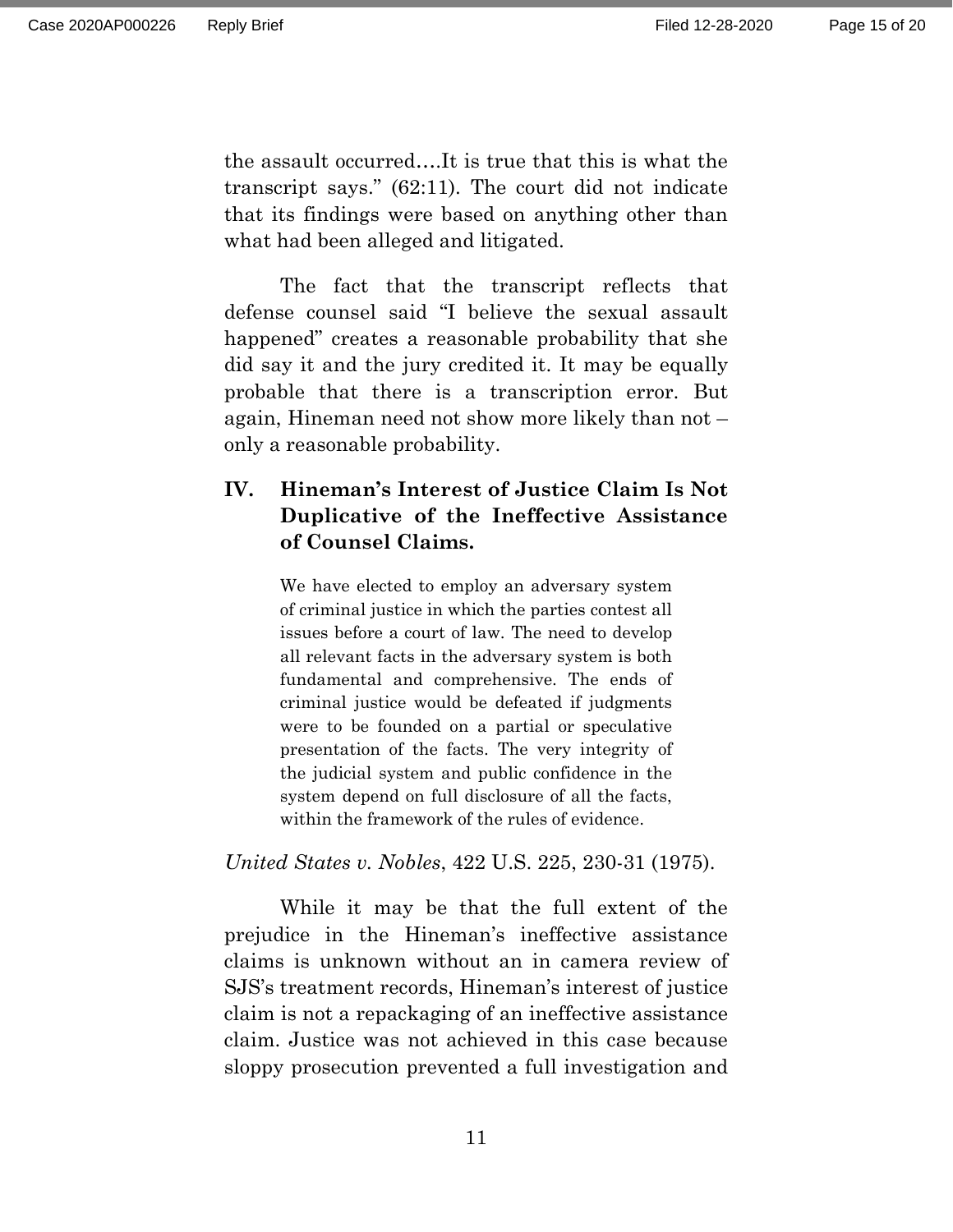vetting of the issues in the case. First degree sexually assault of a child is too serious a crime to gloss over multiple discovery violations and their truncating effects on the trajectory of the case.

Hineman is absolutely challenging the circuit court's denial of an in camera review of the treatment records. (Opening Br. at 39-41). He cannot know – or even investigate much less call witnesses to testify – how SJS was questioned or treated without a court order. But it is known that young children are susceptible to suggestive interviewing techniques and other therapeutic practices that may affect the reliability of their statements. *State v. Kirschbaum*, 195 Wis. 2d 11, 24, 535 N.W.2d 462 (Ct. App. 1995). Hineman has a right to present a psychological expert to opine on these factors, if they were present. *Id.* He has identified the problematic techniques and presented sufficient facts – that the therapist developed the abuse concern and that she was treating the child both before and after the suspicions and delayed allegations came to light – to meet the relevancy prong under *Shiffra/Green*.

If the interest of justice claim were based solely on *Shiffra/Green,* it may be that correct remedy is to conduct an in camera review before ordering reversal. But since this issue is intertwined with so many others and this court need not conclude that the outcome would have been different on retrial, this court should reverse in the interests of justice. *State v. Hicks*, 202 Wis. 2d 150, 160, 549 N.W.2d 435, 440 (1996).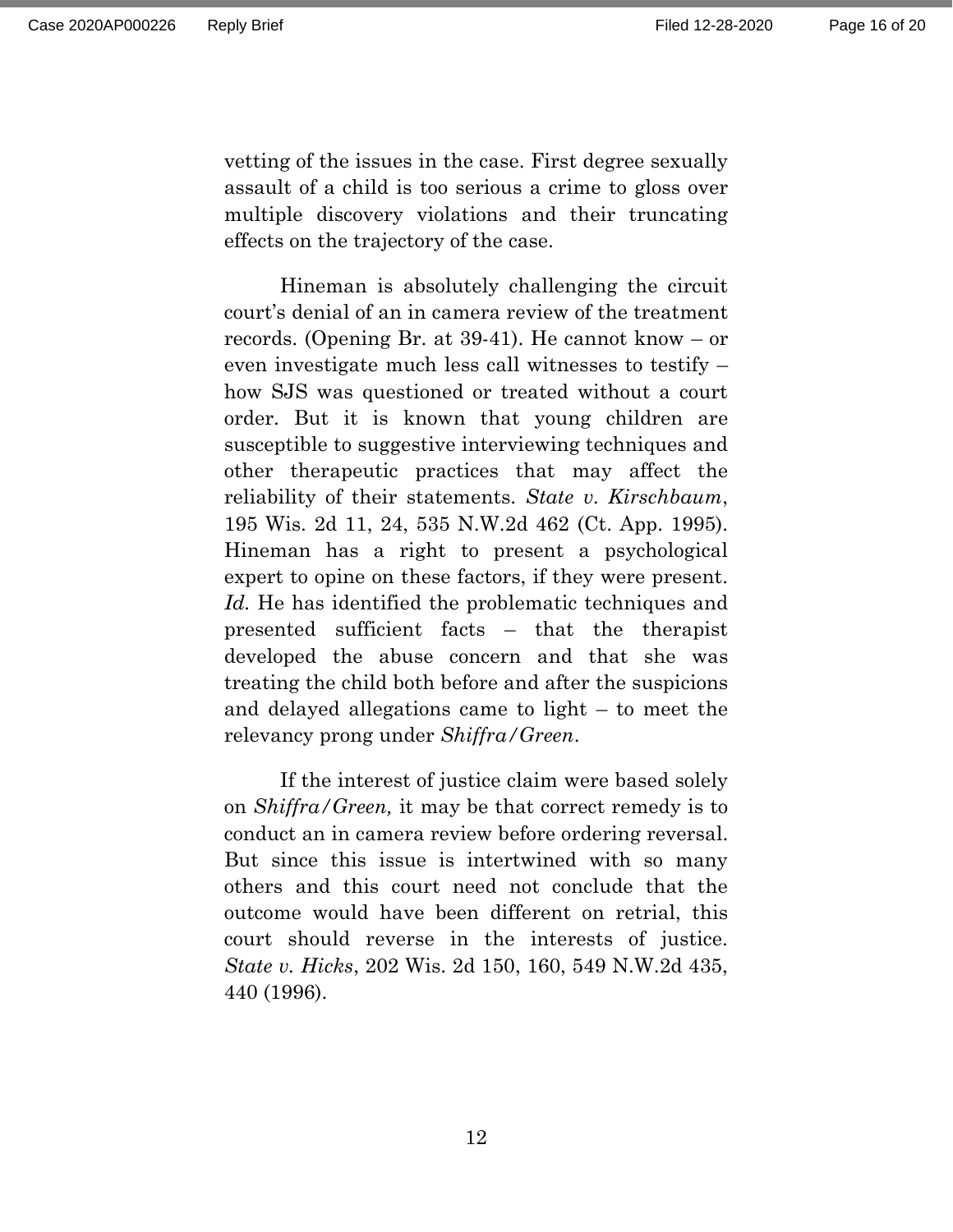#### **CONCLUSION**

For the reasons stated, Jeffrey L. Hineman respectfully requests that the court reverse his conviction and remand for a new trial.

Dated this 23rd day of December, 2020.

Respectfully submitted,

*Electronically Signed by Frances Reynolds Colbert*

FRANCES REYNOLDS COLBERT Assistant State Public Defender State Bar No. 1050435

Office of the State Public Defender Post Office Box 7862 Madison, WI 53707-7862 (608) 266-8374 colbertf@opd.wi.gov

Attorney for Defendant-Appellant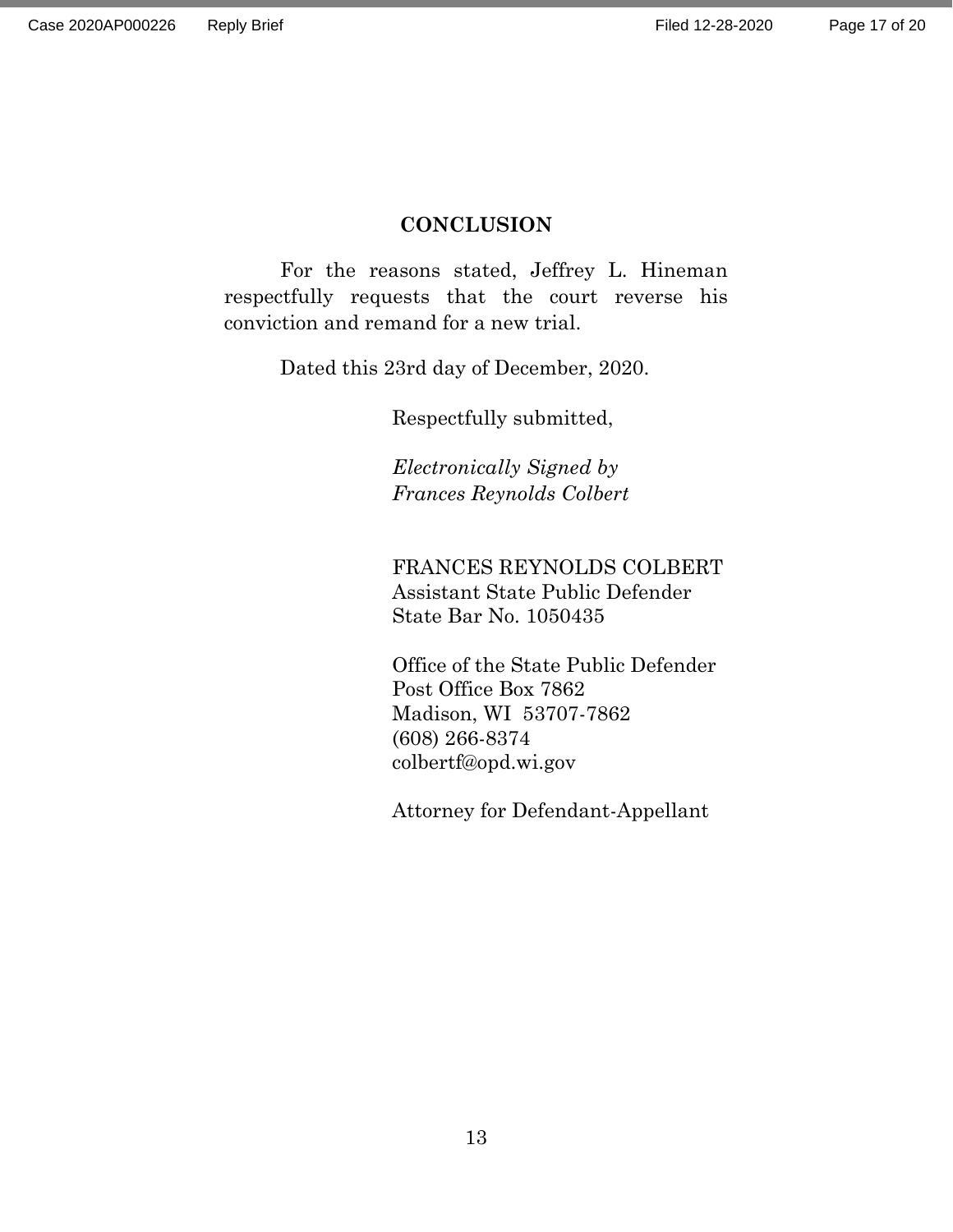#### **CERTIFICATION AS TO FORM/LENGTH**

I hereby certify that this brief conforms to the rules contained in § 809.19 $(8)(b)$  and  $(c)$  for a brief produced with a proportional serif font. The length of this brief is 2,959 words.

### **CERTIFICATE OF COMPLIANCE WITH RULE 809.19(12)**

I hereby certify that I have submitted an electronic copy of this brief of appellant, including the supplemental appendix as a separate attachment, if any, which complies with the requirements of Wisconsin Supreme Court Order 19-02: Interim Court Rule Governing Electronic Filing in the Court of Appeals and Supreme Court.

Dated this 23rd day of December, 2020.

Signed:

*Electronically Signed by Frances Reynolds Colbert*

FRANCES REYNOLDS COLBERT Assistant State Public Defender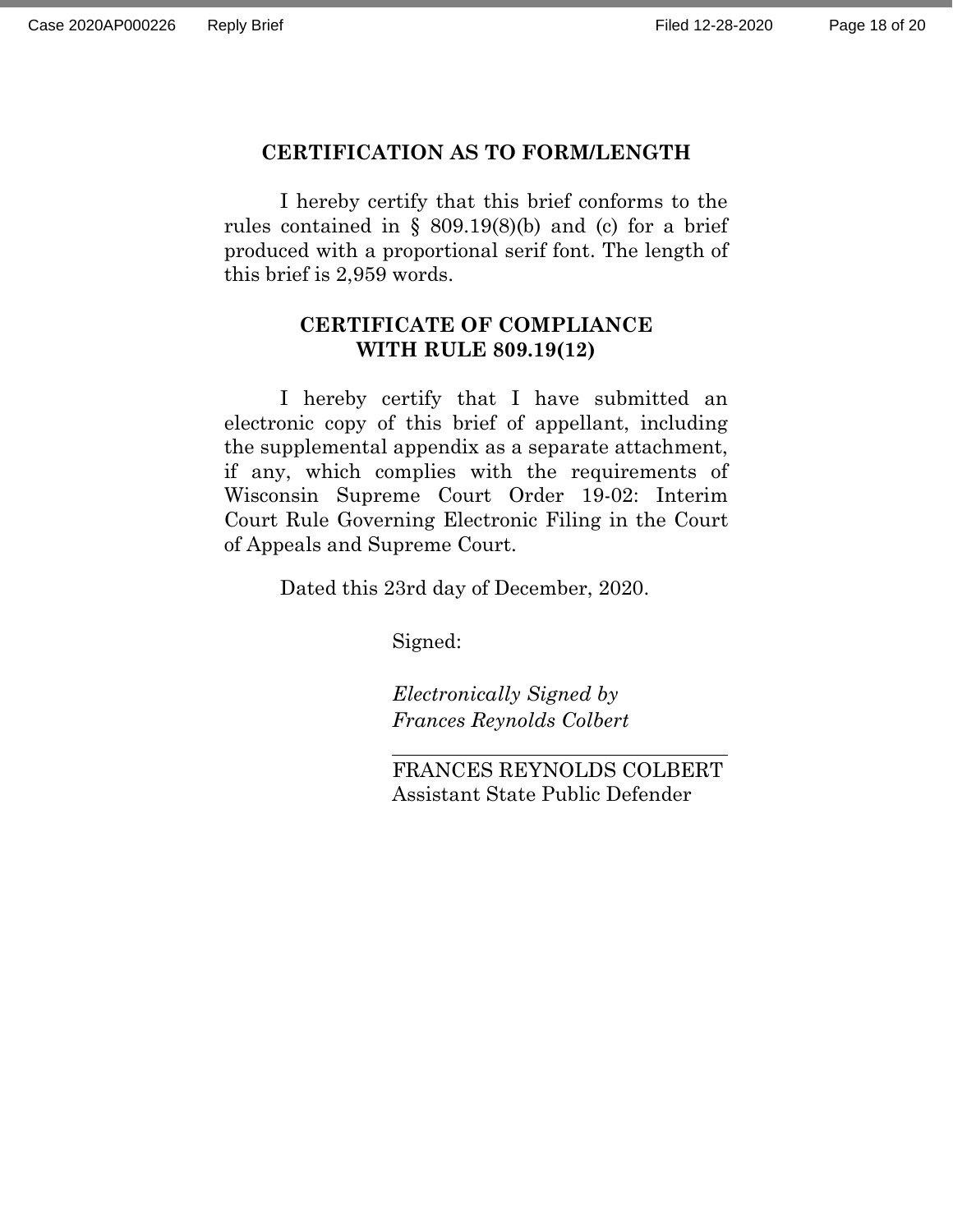# **SUPPLEMENTAL APPENDIX**